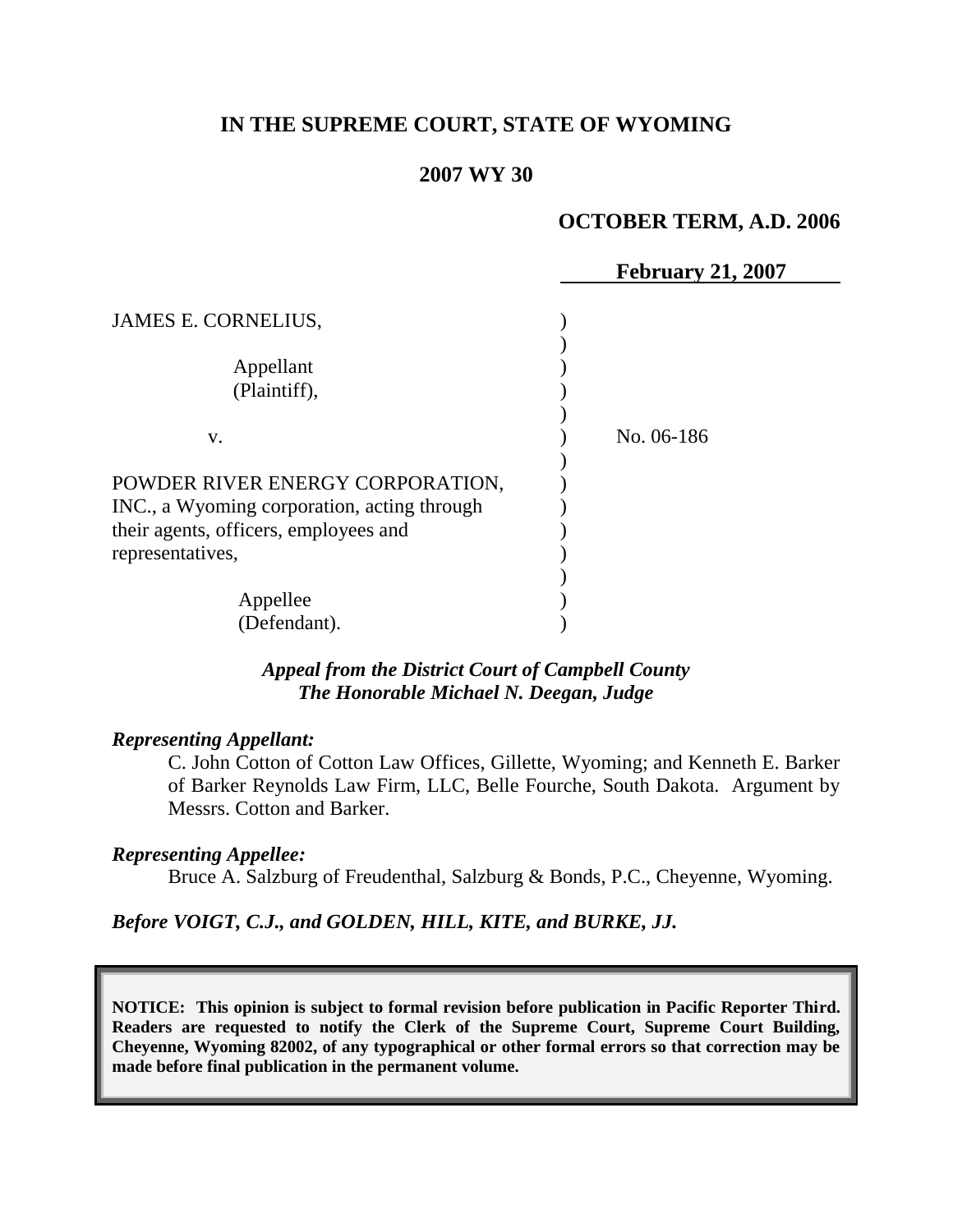### **VOIGT, Chief Justice**.

[¶1] Cornelius sued his employer (Baldwin) and the company for which Baldwin did contract work (PRECorp) for injuries Cornelius suffered when he contacted a live electrical line. The district court granted summary judgment to PRECorp on two grounds: first, as the employer of an independent contractor, PRECorp was not vicariously liable for injuries to that contractor's employee; and second, PRECorp was not independently negligent. We affirm.

### **ISSUES**

[¶2] 1. Whether the district court erred in failing to determine whether the contract between Baldwin and PRECorp was written or oral?

2. Whether the district court erred in applying the wrong standard to determine whether Baldwin was an independent contractor?

3. Whether genuine issues of material fact exist as to whether Baldwin was an independent contractor?

4. Whether genuine issues of material fact exist as to PRECorp's liability for its own negligence?

### **FACTS**

[¶3] PRECorp is a rural electric cooperative serving the northeastern part of Wyoming. PRECorp was formed in 1997 by the merger of Tri-County Electric Association, Inc., and Sheridan-Johnson Rural Electrification Association. Baldwin, d/b/a Live Line Maintenance, provides construction and maintenance services to rural electric cooperatives in South Dakota, Nebraska, and Wyoming.

[¶4] In 1990, Tri-County decided that its workload was such that it could no longer perform systematic inspections or routine line maintenance. Beginning the following year, Tri-County (and later PRECorp) entered into a series of contracts with Baldwin, whereunder Baldwin provided a variety of services, including routine inspection and maintenance of power poles and live electrical lines. Baldwin's crews inspected power poles, tightening hardware, replacing broken insulators and lightning arrestors, and retying loose conductors where necessary.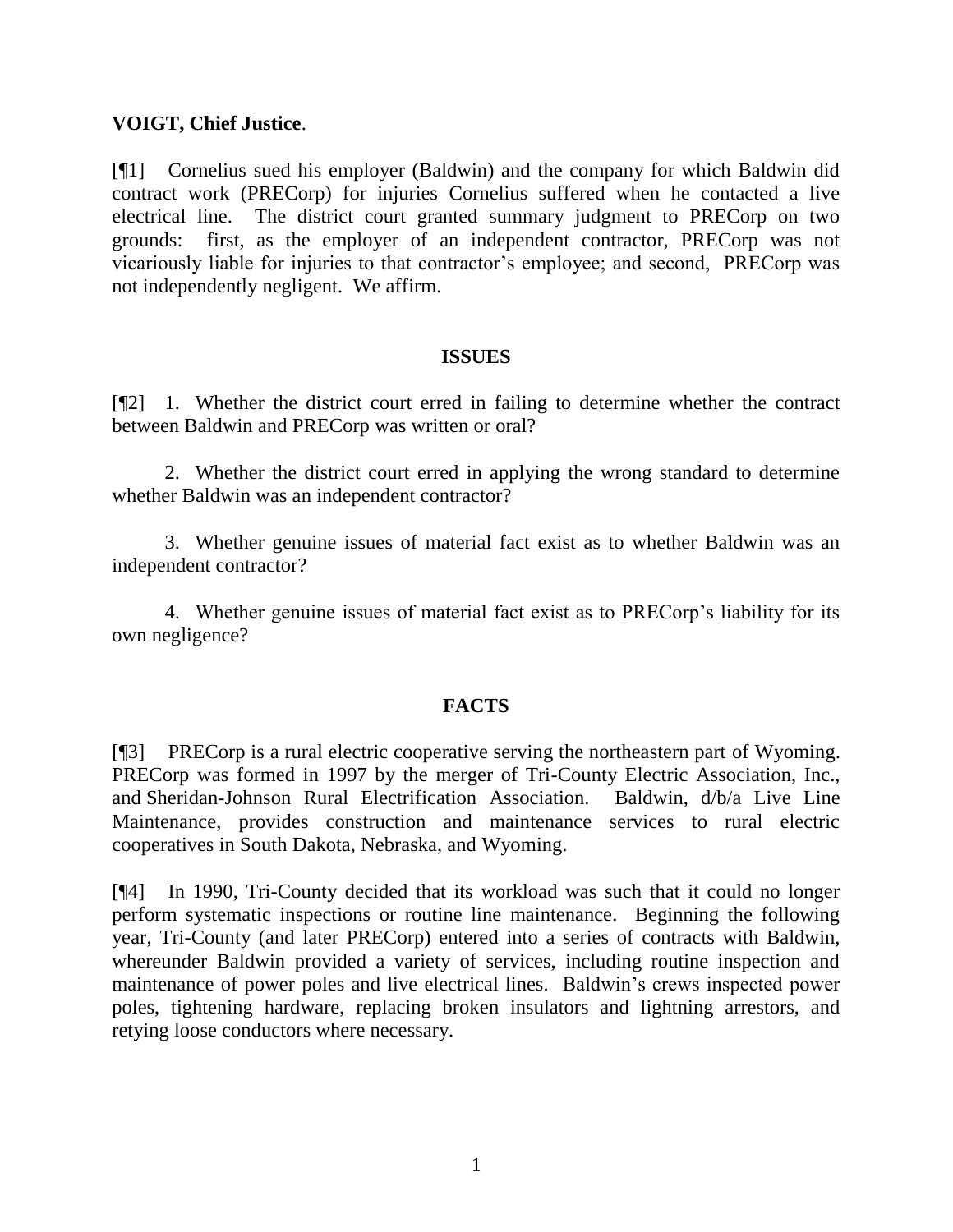[¶5] Baldwin's bids under the contracts were for work to be done on energized lines. The prices charged were set out in attachments to a series of contracts signed by the parties. The documents, themselves, were standard forms originally provided by the United States Department of Agriculture Rural Electrification Administration—later known as the Rural Utilities Services—and were designated as RUS Form 792, "Distribution Line Extension Construction Contract (Labor Only)."

[¶6] Cornelius began working for Baldwin as a lineman in 1996. He had done similar routine maintenance work for eleven or twelve years in Montana. From 1996 through 1999, Cornelius performed maintenance work on various rural electric cooperatives' power lines in Nebraska and South Dakota. Beginning in late 1999, he began working on PRECorp's power lines, doing the same type of work. Baldwin provided Cornelius a bucket truck, a pneumatic wrench, and insulated gloves and liners. Cornelius provided his own hand tools.

[¶7] During the last year or two of the period in which Baldwin's crews did work for PRECorp, Baldwin began to experience health problems and he stopped personally supervising his field crews. Subsequently, PRECorp began to notice deficiencies in the work done by those crews, some of which deficiencies raised safety questions, including crew training, the wearing of hard hats and safety glasses, and whether protective gear and bucket trucks had been tested. As a result of these concerns, PRECorp scheduled a meeting with Baldwin for February 21, 2002. At that meeting, Baldwin was given 30 days in which to correct the noted deficiencies and to provide to PRECorp written evidence that his equipment had been properly tested. When that evidence was not produced, Baldwin's contract was terminated.

[¶8] Unfortunately, Cornelius was injured during the hiatus between the meeting and Baldwin's contract termination. On March 11, 2002, Cornelius was in the bucket of his truck tightening hardware on a PRECorp power pole with three energized lines. He had just removed his insulated gloves to tighten the hardware on the neutral connector when his head apparently contacted one of the live lines. The electric current entered his body near his left ear, followed pathways down both arms to the bucket, and then to the ground through the boom of the truck or through an uninsulated pneumatic hose. Cornelius sustained serious injuries.

# **STANDARD OF REVIEW**

[¶9] Summary judgments are governed by W.R.C.P. 56, with particular attention paid to the following language from subsection (c) thereof: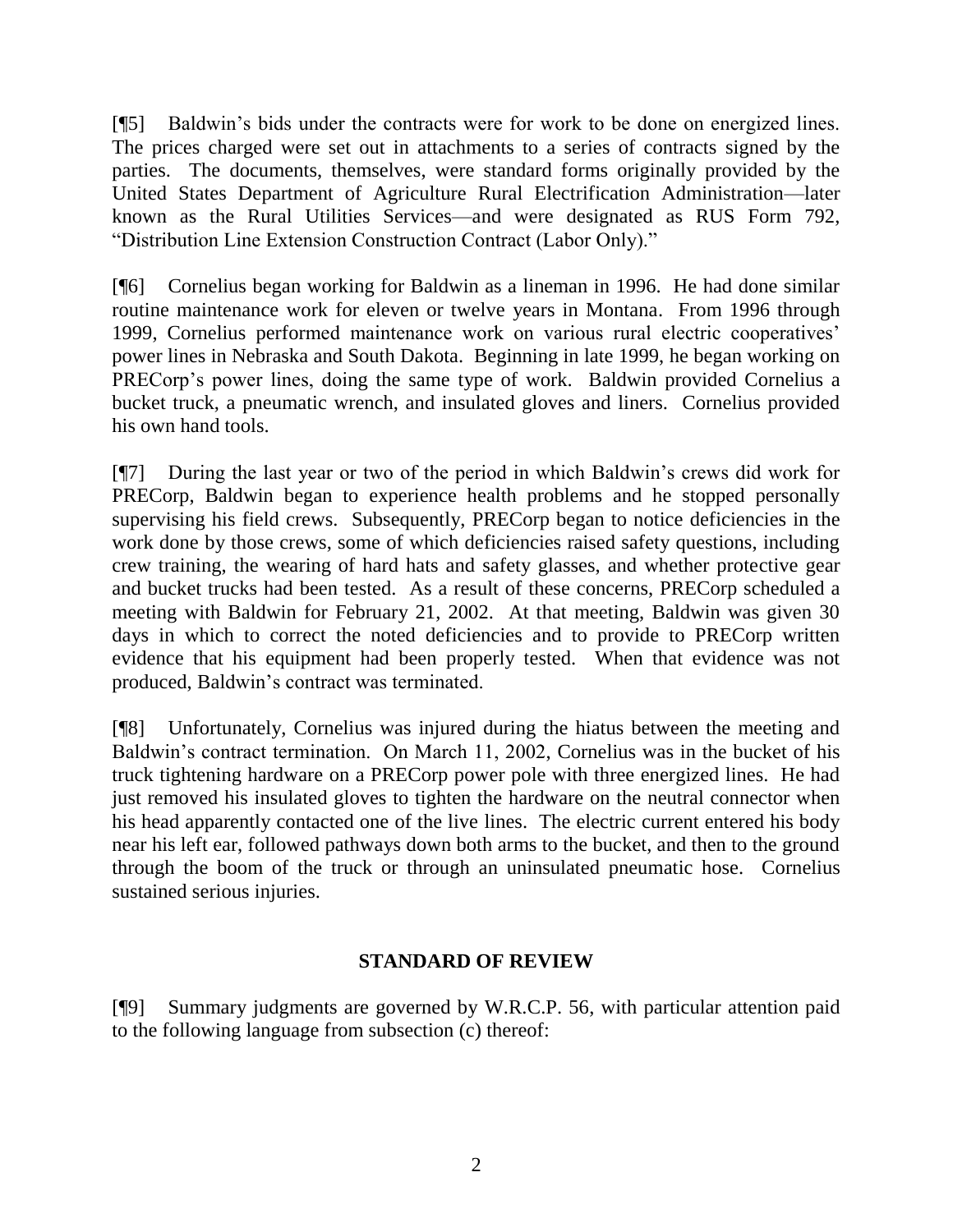The judgment sought shall be rendered forthwith if the pleadings, depositions, answers to interrogatories, and admissions on file, together with the affidavits, if any, show that there is no genuine issue as to any material fact and that the moving party is entitled to a judgment as a matter of law.

[¶10] When summary judgment has been granted below,

[t]his Court reviews a grant of summary judgment de novo without giving any deference to the district court's determinations. In reviewing a district court's grant of summary judgment, this Court has before it the same materials as the district court and it employs the same standards as used by the district court. We examine the record from the vantage point most favorable to the party who opposed the motion, and we give that party the benefit of all favorable inferences that may fairly be drawn from the record.

*HABCO v. L&B Oilfield Serv.*, 2006 WY 91, ¶ 7, 138 P.3d 1162, 1164 (Wyo. 2006). The movant has the initial burden of establishing a *prima facie* case by admissible evidence. If that is done, the burden then shifts to the opposing party to present specific facts showing that there remain genuine issues of material fact. *Markstein v. Countryside I, L.L.C.*, 2003 WY 122, ¶ 11, 77 P.3d 389, 393 (Wyo. 2003). A summary judgment granted in a negligence action is subject to more exacting scrutiny upon appeal because negligence actions "by their nature are factually dependent[.]" *Foote v. Simek*, 2006 WY 96, ¶ 9, 139 P.3d 455, 458 (Wyo. 2006) (quoting *Franks v. Indep. Prod. Co.*, 2004 WY 97, ¶ 9, 96 P.3d 484, 489 (Wyo. 2004)).

# **DISCUSSION**

### *Whether the district court erred in failing to determine whether the contract between Baldwin and PRECorp was written or oral?*

[¶11] In its decision letter, the district court included the following footnote: "Plaintiff" and PRECorp dispute whether a written contract or an oral contract actually controlled the work of [Baldwin], but this dispute is not material to the court's decision." On its face, this footnote does make it appear that the district court never made a decision as to what contract created the relationship between the parties. When the decision letter is read in its entirety, however, it is clear that the district court found that the parties had entered into written contracts. For instance, in considering whether PRECorp asserted a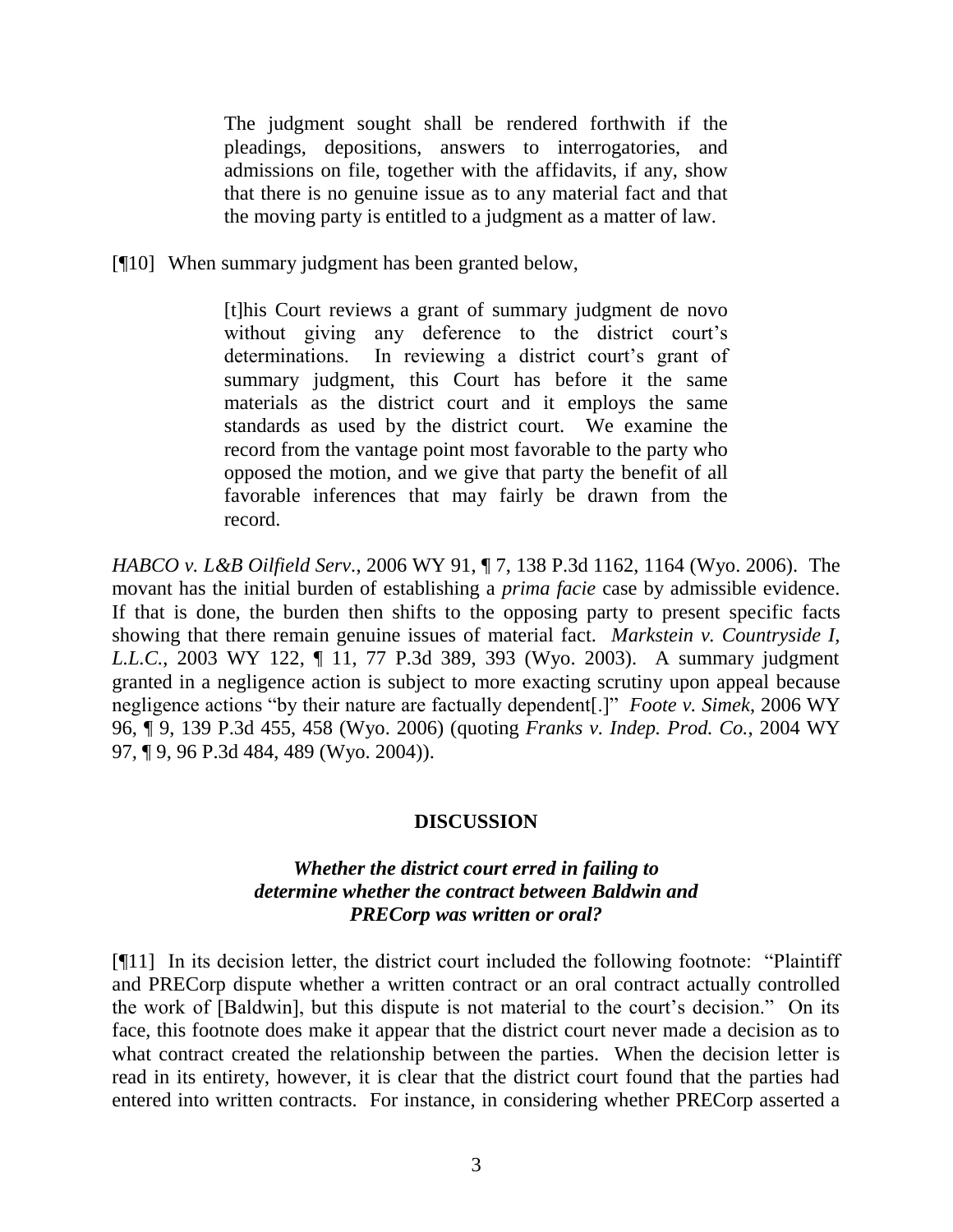controlling and pervasive role over Baldwin's operations, the district court declared that ―[t]he written contract between [Baldwin] and PRECorp contains a provision stating that the contractor ([Baldwin]) will perform work in compliance with all applicable safety laws."

[¶12] A review of the record makes the opposite conclusion—that the parties operated under an oral contract—an evidentiary absurdity. Throughout the entire duration of their working relationship, PRECorp and Baldwin annually signed a form contract, to which was attached Baldwin's then-current fee schedule, called a "price list," for the work to be done. The fact that the parties used a form document that was not wholly suited to its purposes does not negate the fact that it was the parties' contract.<sup>1</sup> The district court's facts and conclusions were based upon this contract, and we find no error in that regard.

# *Whether the district court erred in applying the wrong standard to determine whether Baldwin was an independent contractor?*

[¶13] The answer to this question is dependent upon the answer to the first question because the gist of Cornelius's argument here is that the district court looked to cases where there was an express written contract between the parties, rather than to cases where there was no express contract between the parties. We concluded above that the district court correctly had found that the parties operated under a series of annual written contracts. With that in mind, we now also conclude that the district court applied the appropriate rules of law in determining that Baldwin was an independent contractor. Rather than paraphrasing the district court's decision letter, we will set forth the relevant portion at length, inasmuch as it correctly states the law to be applied:

> In *Franks v. Independent Production Company*, the Wyoming Supreme Court defined an independent contractor as "one who, exercising an independent employment, contracts to do a piece of work according to his own methods and without being subject to the control of his employer except as to the result of the work." 2004 WY 97,  $\P$  10, 96 P.3d 484 (Wyo. 2004) (citing *Combined Ins. Co. of America v. Sinclair*, 584 P.2d 1034, 1043 (Wyo. 1978) (quoting *Lichty v. Model Homes*, 66 Wyo. 347, 211 P.2d 958, 967 (Wyo. 1949)). In order to determine whether a given contractor is functioning as an independent contractor or a servant, the Court has observed "[t]he overriding consideration in distinguishing between master-servant relationships and

 $1$  RUS Form 792 appears to have been designed as a contract for use in the construction of power distribution line extensions.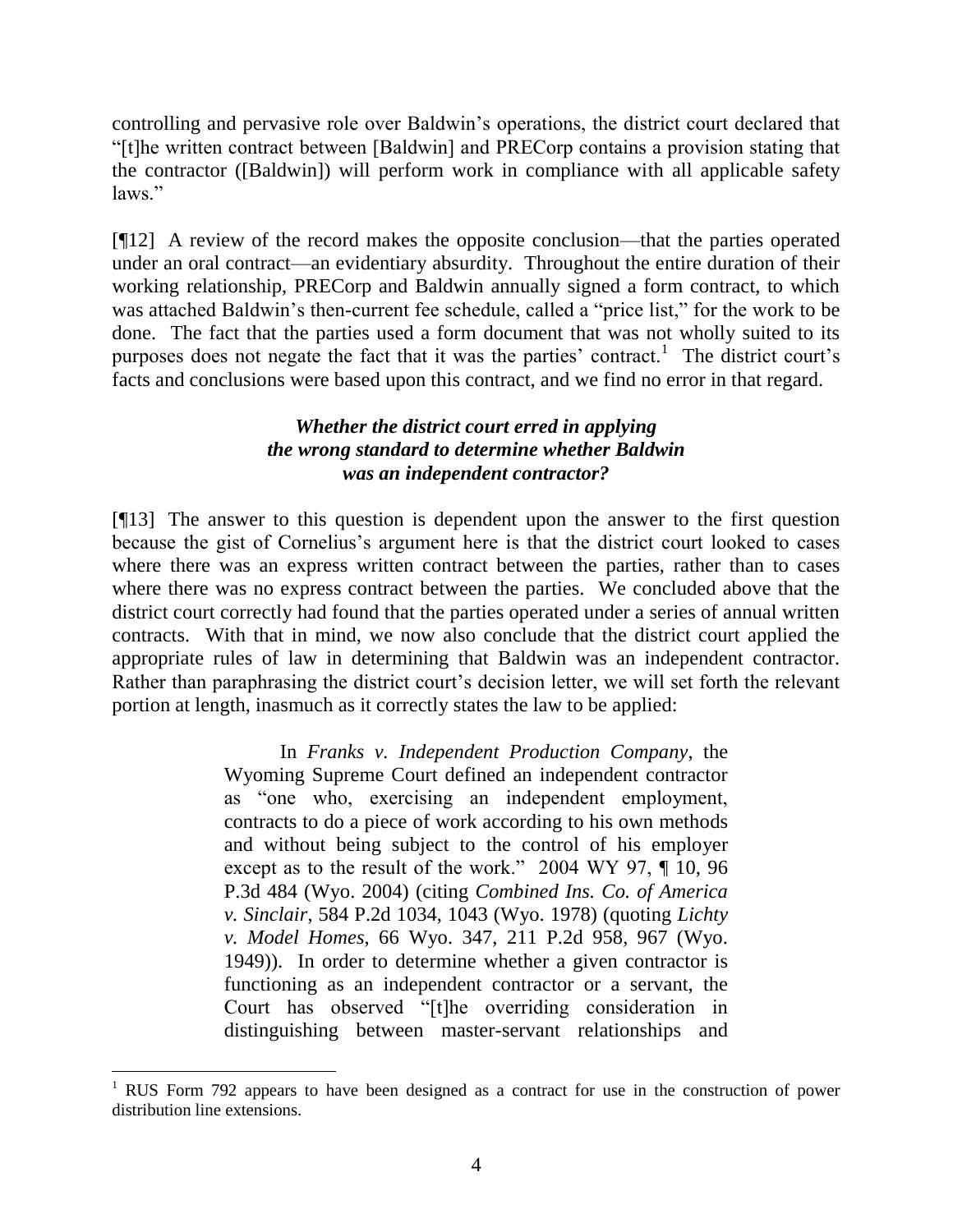employer-independent contractor relationships is the employer's right to control the means and manner of the work.‖ *Diamond B. Servs. v. Rohde*, 2005 WY 130, ¶ 28, 120 P.3d 1031, 1041 (Wyo. 2005). The Court added: "[w]hen an express contract exists between the parties, it is important evidence in defining the relationship, although it is not conclusive of the issue.‖ *Id.* (citing *Coates v. Anderson*, 2004 WY 11, ¶ 14, 84 P.3d 953, 957 (Wyo. 2004); *Noonan v. Texaco, Inc.*, 713 P.2d 160, 164 (Wyo. 1986)).

As the *Franks* Court noted, "[g]enerally, the employer of an independent contractor is not liable for physical harm caused to another by an act or omission of the contractor or his servants." *Franks*,  $\blacksquare$  10 (citing *Hittel v. WOTCO, Inc.*, 996 P.2d 673, 676 (Wyo. 2000) (citing Restatement (Second) of Torts ¶ 409 (1965); *Hill v. Pacific Power & Light Co.*, 765 P.2d 1348, 1349 (Wyo. 1988)). Further, the Court has adopted the general rule that an employer of an independent contractor "is not obligated to protect the employees of an independent contractor from hazards which are incidental to, or part of, the very work the contractor was hired to perform." *Jones v. Chevron U.S.A.*, 718 P.2d 890, 894 (Wyo. 1986) (citations omitted).

The *Franks* court recognized that "[t]wo limited exceptions to non-liability have been recognized in our previous decisions: (1) workplace owner/employer (owner) exercises controlling and pervasive role over the independent contractor's work; or (2) owner assumes affirmative safety duties.‖ *Franks,* ¶ 10 (citing *Hittel*, 996 P.2d at 676; *Jones v. Chevron*, 718 P.2d at 896). The United States Court of Appeals for the Tenth Circuit applied those exceptions and Wyoming law in the recent case of *Hjelle v. Mid-State Consultants, Inc.*, 394 F.3d 873 (10th Cir. 2005). In *Hjelle*, the Court held that the owner in that case (acting through its agent) did not exercise a "controlling or pervasive role" over the independent contractor's work, even though  $(1)$  [owner's agent] instructed Plaintiff where to dig and where to place the pipe and other items, but did not instruct Plaintiff on how to operate the backhoe; (2) he indicated that the work was completed according to specifications and the trench could be filled; (3) he instructed Plaintiff to mark the pipe in the bottom of the trench with scare tape; and  $(4)$  he 'instructed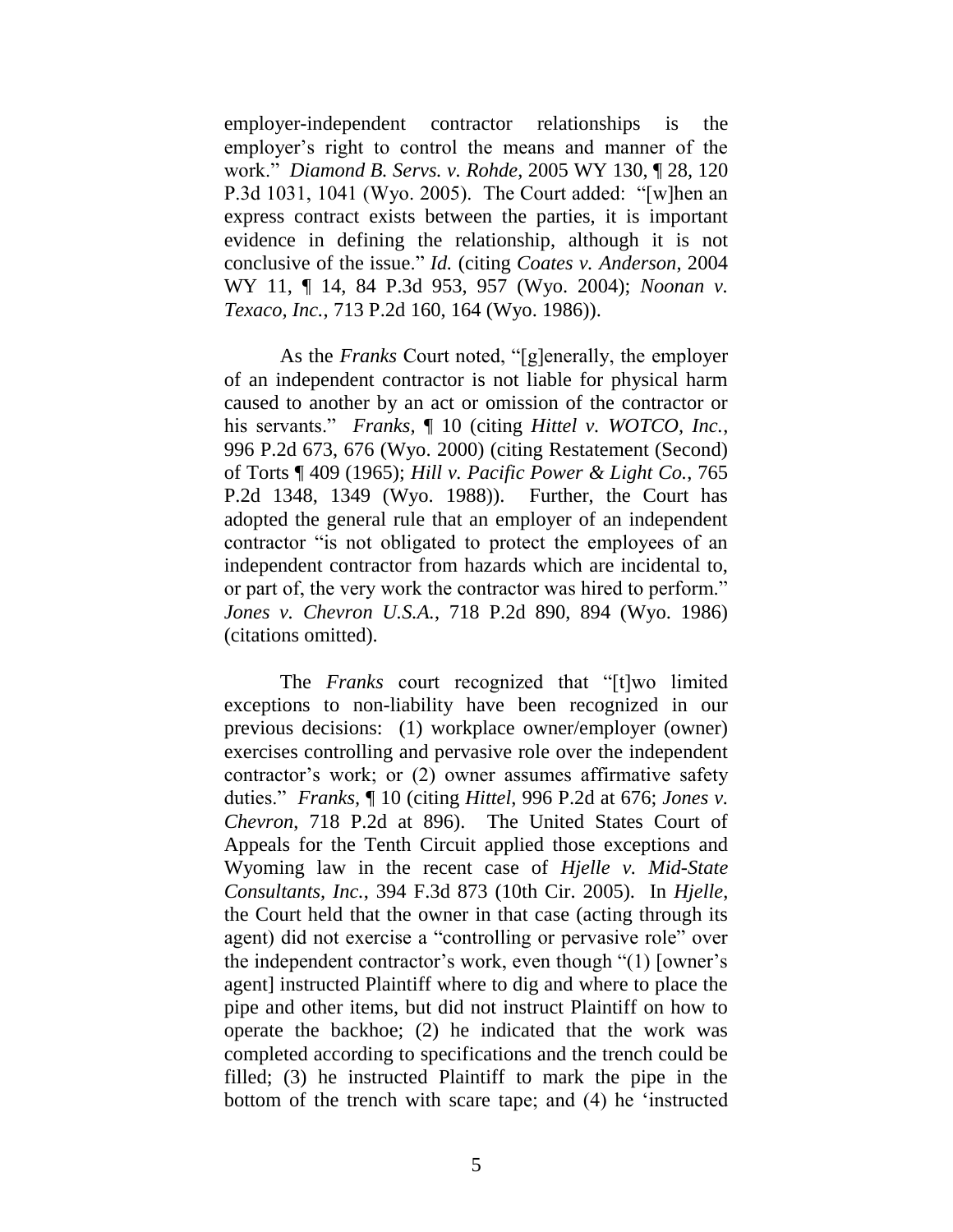[independent contractor] employees . . . where to place the remote, pipe and other items . . . and approved their work, but he did not direct the specific manner in which those results should be obtained." *Id.* at 879. The Court in that case concluded that the instructions given by the owner's agent were "incidental to and consistent with his role of ensuring that the final product of [independent contractor's] work complied with contract requirements." *Id.* 

Finally, the Wyoming Supreme Court has held that electricity is an ultrahazardous instrumentality, and that businesses working with ultrahazardous instrumentalities owe a greater duty of care than the basic reasonable-under-all-thecircumstances standard. *Wyrulec Co. v. Schutt*, 866 P.2d 756, 761 (Wyo. 1993). In situations where an ultrahazardous instrumentality as electricity is in use, the Court has further acknowledged that "the duty of the electric company to maintain safe premises is nondelegable." *Ruhs v. Pacific Power & Light*, 671 F.2d 1268 (10th Cir. 1982).

[¶14] When this law is applied to the facts of this case, it is clear that Baldwin was an independent contractor and that summary judgment in favor of PRECorp was appropriate on that issue. Certain overriding facts are not contradicted. Baldwin contracted with PRECorp to do piecework at specified fees. In general, it can be said that PRECorp hired Baldwin to obtain a particular result—Baldwin would inspect power poles and tighten loose hardware. Baldwin provided the men, equipment, and supervision. PRECorp did not retain anything approaching a "controlling or pervasive role" in the work. PRECorp's role was (1) to specify where the work was to be done; and (2) to pay for the work that was done.

[¶15] There is no suggestion in the record either that PRECorp provided unsafe premises, or that PRECorp took over affirmative safety duties. PRECorp's "premises" basically were the power poles. Cornelius has not asserted that such poles were in any way defective or unsafe, or that they contributed to his injuries. PRECorp did require Baldwin to perform the work in compliance with applicable safety laws, but that does not lead to the conclusion that PRECorp was in charge of safety measures. Indeed, it implies the contrary. PRECorp did meet with Baldwin just prior to his termination in an effort to get him to comply with safety regulations, but that is not an indication that ensuring the safety of Baldwin's employees was PRECorp's duty under the contracts. Rather, PRECorp's duty was to provide safe premises, which it did.

[¶16] The fundamental flaw with Cornelius's argument is that it directly contravenes the basic premise that an employer of an independent contractor is not liable for injuries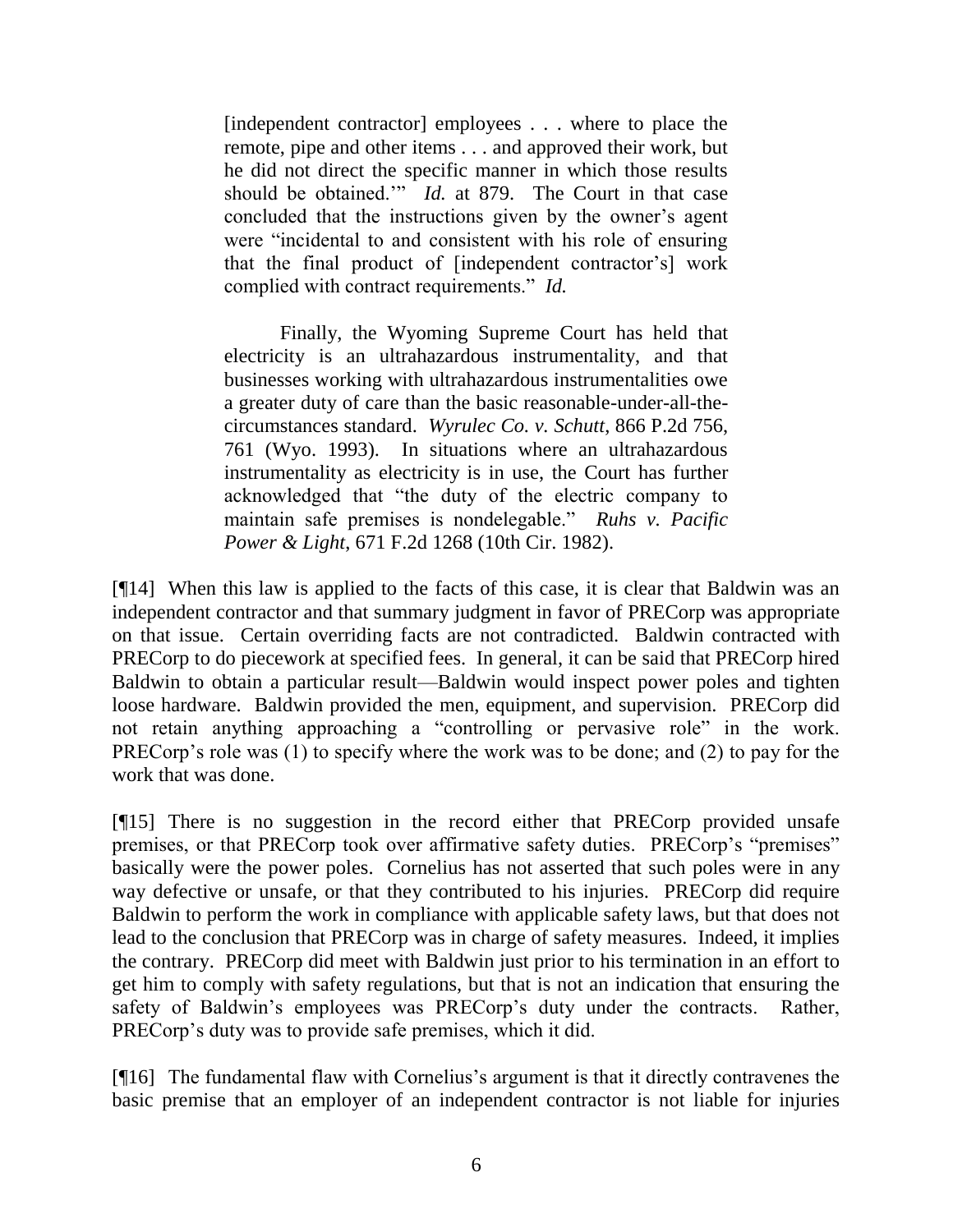suffered by that independent contractor's employee. Stated succinctly, Cornelius argues that PRECorp should be liable for his injuries because PRECorp did not fulfill its duty to make sure that Baldwin provided equipment that was properly tested. The problem, of course, is that that is the legal duty that PRECorp specifically did not have under independent contractor law.

[¶17] In addition to the principles of law set forth in the district court's decision letter and quoted hereinabove, we would add the following. In particular,

> ―The owner may retain a broad general power of supervision and control as to the results of the work so as to insure satisfactory performance of the independent contract including the right to inspect, the right to stop the work, the right to make suggestions or recommendations as to details of the work, the right to prescribe alterations or deviations in the work—without changing the relationship from that of owner and independent contractor or the duties arising from that relationship."

*Franks v. Indep. Prod. Co.*, 2004 WY 97, ¶ 10, 96 P.3d 484, 490 (Wyo. 2004) (quoting *Noonan v. Texaco, Inc.*, 713 P.2d 160, 165 (Wyo. 1986)). That very principle was exemplified by the meeting PRECorp arranged with Baldwin to address deficiencies in his performance. Furthermore, the standard form contract being used by the parties— RUS Form 792—has been found not to give an owner acting thereunder such a right to control the details of the work as to make it liable for injuries to an independent contractor's employee. *Victoria Elec. Coop. v. Williams*, 100 S.W.3d 323, 329 (Tex.App. 2002). And finally, a bald assertion such as Baldwin's deposition statement that PRECorp "had an absolute right to do whatever they want with [their property]," does not create a genuine issue of material fact in the face of contract language directly to the contrary. *Cockburn v. Terra Res., Inc.*, 794 P.2d 1334, 1340-41 (Wyo. 1990).

# *Whether genuine issues of material fact exist as to whether Baldwin was an independent contractor?*

[¶18] This issue largely has been answered in the negative in the discussion of the second issue. Having reviewed the entire record, and in particular having read all the depositions in the file, we are convinced that there is not a genuine issue of material fact as to whether Baldwin was an independent contractor. Attorney's questions, including leading questions in a deposition, are not evidence. Cornelius's counsel tried valiantly throughout Howard Baldwin's deposition to get him to say that PRECorp could control Baldwin's work. Despite some responses such as the one mentioned above suggesting PRECorp had the "right to do anything they wanted," Baldwin's essential testimony was that PRECorp "never told us how to do it. They expected us to know how to do it." The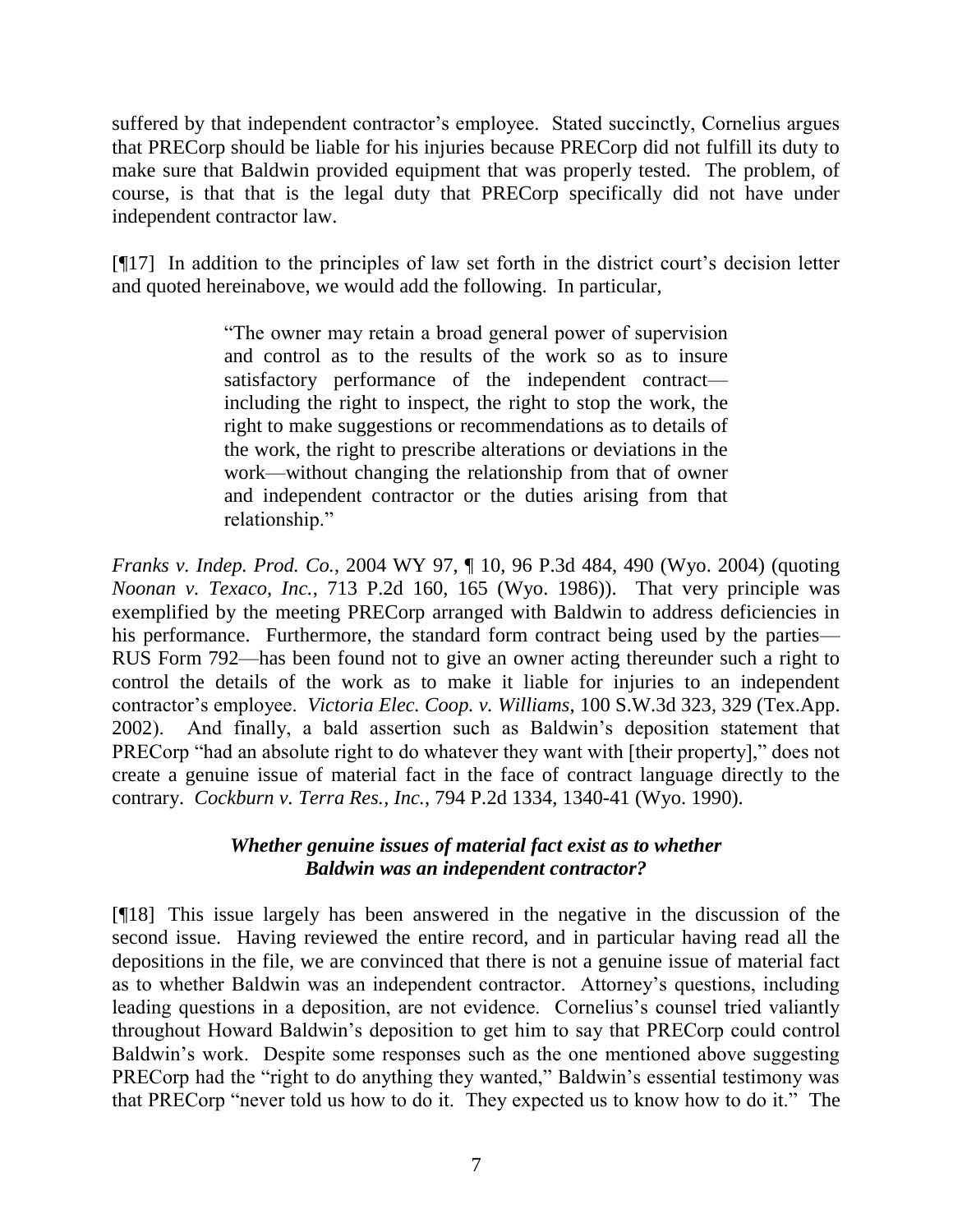gist of the relationship between Baldwin and PRECorp was described in this exchange between counsel and Baldwin:

> Q. Okay. I take it that the written document that you had regarding the maintenance work was just a list of –

A. Price maybe, yeah.

Q. And I also understand it, there wasn't any description on that list of exactly how PRECorp wanted this work done; is that fair?

A. No, but you have – you have – you have industry standard.

Q. Okay.

A. Kind of an unwritten rule, you know. *We have industry standards, and you agree to do this work for them, it's just generally understood that it's going to be up to those industry standards.*

(Emphasis added.) We believe this succinctly describes the contractual relationship between PRECorp and Baldwin. Baldwin gave PRECorp a price list or fee schedule for particular maintenance tasks, agreeing to perform those tasks to industry standards. PRECorp retained the right to object if the work did not meet those standards, and to require Baldwin to correct any deficiencies. This relationship was the epitome of an independent contractor relationship.

# *Whether genuine issues of material fact exist as to PRECorp's liability for its own negligence?*

[¶19] Cornelius alleges that, in addition to being vicariously liable for Baldwin's negligence, PRECorp is also directly liable for its own negligence. Cornelius's argument may be summarized as follows:

1. The owner's duty to an employee of a contractor working on the premises is the duty to exercise reasonable care under all the circumstances to protect that employee from foreseeable dangers. *Franks*, 2004 WY 97, ¶ 16, 96 P.3d at 492.

2. Ultrahazardous activities create a non-delegable duty on the part of the owner to maintain a safe workplace. *Id.*